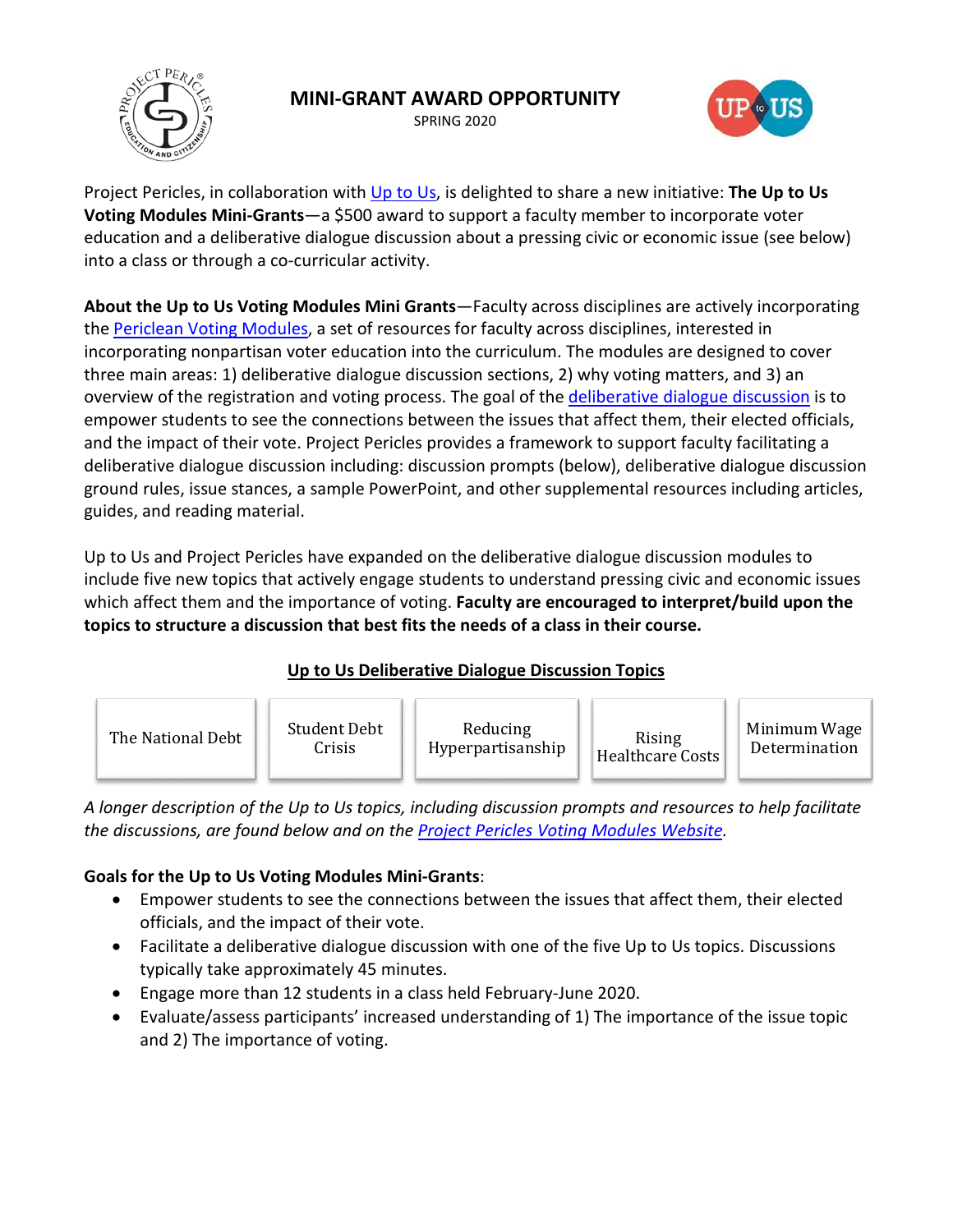## **To Apply:**

- Faculty from any higher education institution from any discipline are invited to apply.
- Please send an e-mail to Arielle del Rosario [\(arielle@projectpericles.org\)](mailto:arielle@projectpericles.org) with the following information:
	- o Name, title, institution.
	- o Two-three paragraph proposal explaining how the discussion topic will be facilitated and meet the expectations of the mini-grant (see "Goals for the Up to Us Voting Modules Mini-Grants" above.) Please include how the Up to Us deliberative dialogue topic will be adapted to fit the needs of a class or co-curricular activity; which aspects of voter education will be incorporated; how many students will be engaged; and plans for evaluating students' learning.
- Applications will be reviewed and awarded on a rolling basis.
- The Mini-Grants opportunity is also open to students, staff, and administrators who are interested in hosting a deliberative dialogue using Up to Us discussion topics.

**Uses of the Grant:** The grant award money may be used at the discretion of the faculty member and their institution.

For more information or any questions, please contact Arielle del Rosario at [arielle@projectpericles.org.](mailto:arielle@projectpericles.org)

Project Pericles appreciates the support of Up to Us, The Students Learn/Students Vote Coalition, Young Invincibles, and The Eugene M. Lang Foundation.

**\*Up to Us is the nationwide, campus-based campaign focused on building a sustainable economic and fiscal future for America's next generation.**

#### **Periclean Colleges and Universities**

Allegheny College • Bates College • Berea College • Bethune-Cookman University Carleton College • Chatham University • Dillard University • Drew University Elon University • The Evergreen State College• Goucher College • Hampshire College Hendrix College • Macalester College • Morehouse College • New England College The New School • Occidental College • Pace University • Pitzer College • Reed College Rensselaer Polytechnic Institute • Rhodes College • St. Mary's College of Maryland Skidmore College • Swarthmore College • Ursinus College • Wagner College Whitman College • Widener University • The College of Wooster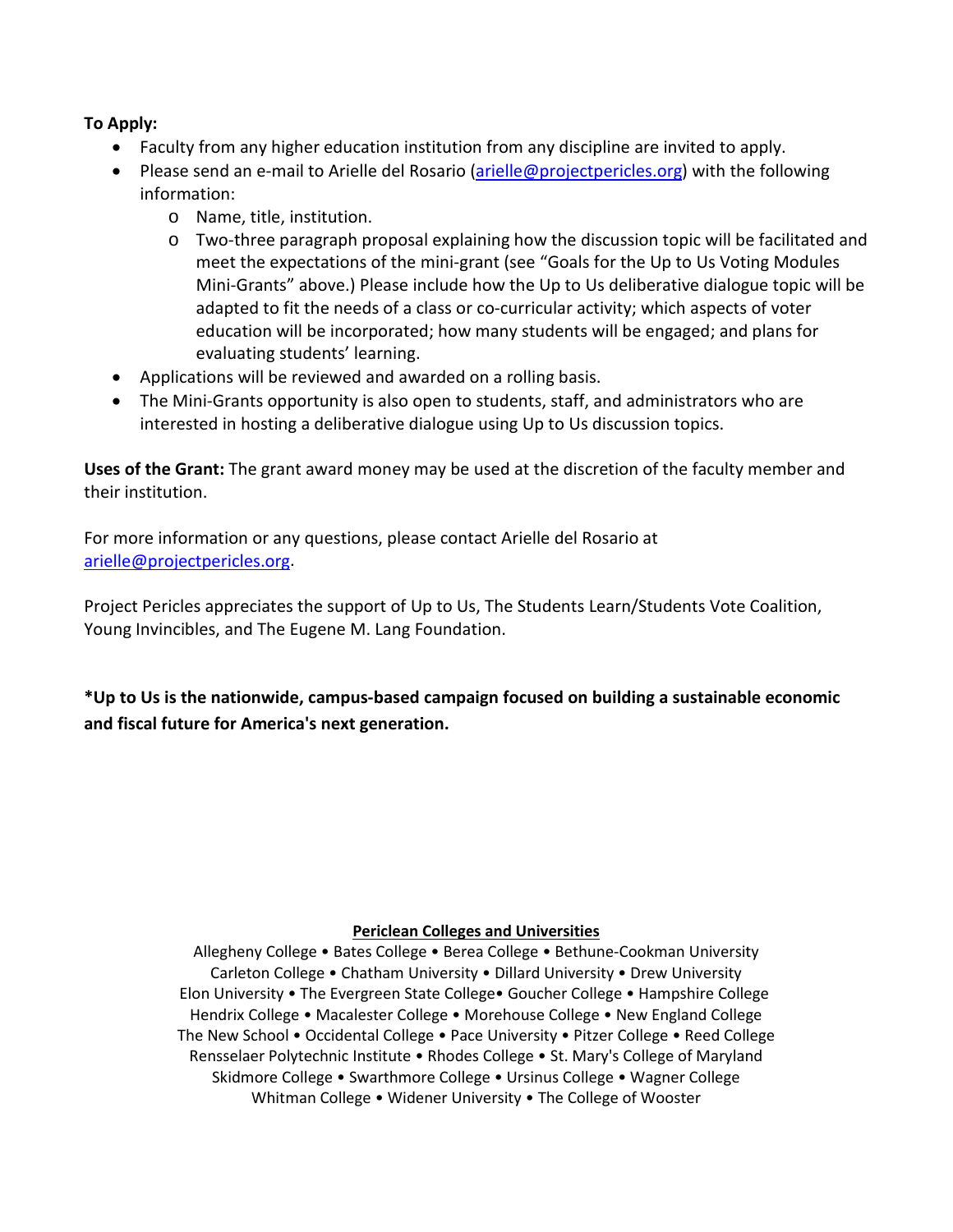# **Up to Us Deliberative Dialogue Discussion Topics**

The National Debt Student Debt

Crisis

Reducing Hyperpartisanship

Rising Kising Minimum Wage<br>Healthcare Costs Determination

Determination

## **The National Debt**

Our nation's debt has never been larger, and it has the potential to affect not only each of us but future generations. By the end of the fiscal year 2018, the United States government owed around \$21.7 trillion in gross federal debt. It was \$10 trillion just ten years ago and is projected to rise to \$34 trillion in another decade. Many economists warn that this level of debt is unsustainable and that significant actions need to be taken to address the growing problem. Should all of us have to tighten our belts or should we ask more from larger corporations or wealthier citizens? Are we willing to live with a much smaller federal government—and if so, what benefits and services are we willing to live without? Or should we address the debt through a combination of increased taxes and reduced federal spending?

### Issue Stances:

- Raise federal taxes
- Cut spending in the federal budget
- Combination of raising federal taxes and cutting spending in the federal budget

## Supplemental Resources

- National Issues Forum[: "A Nation in Debt" summary guide](https://www.dropbox.com/s/v0fu94oguneoif0/NIF_A%20Nation%20in%20Debt_Summary%20Guide.pdf?dl=0)
- CrashCourse[: Deficits & Debts: Crash Course](https://www.youtube.com/watch?v=3sUCSGVYzI0)
- NPR: [U.S. National Debt Hits Rec](https://www.npr.org/2019/02/13/694199256/u-s-national-debt-hits-22-trillion-a-new-record-thats-predicted-to-fall)ord \$22 Trillion
- Peter G. Peterson Foundation: [Key Drivers of the National Debt](https://www.pgpf.org/the-fiscal-and-economic-challenge/drivers)

## **Student Debt Crisis**

College can be the most important four years of most people's lives, but it can also prove to be financially draining and stressful - particularly in terms of student debt. Superficially, student debt might appear to be a personal problem - one that impacts only the individual who borrowed money to fund his or her dream for a successful future. But the truth is, student debt is more than a personal problem: It's one that can adversely affect the economy in many ways. In 2019, there are 45 million Americans with student debt who owe more than \$1.5 trillion dollars. What should we do about the student debt crisis? Should the government cancel and/or forgive all student debt? Or is it an unfair burden on taxpayers who don't go to college? Should we expand debt federal forgiveness plans for those students who choose careers in public service?

## Issue Stances:

- Cancel all student debt
- No changes to current student debt repayment policies
- Expand federal debt forgiveness plans

## Supplemental Resources

- Forbes[: Student Loan Debt Statistics In 2019: A \\$1.5 Trillion Crisis](https://www.forbes.com/sites/zackfriedman/2019/02/25/student-loan-debt-statistics-2019/#418dc9e8133f)
- Up to Us: [What is the cost and value of a college degree in 2019?](https://www.itsuptous.org/blog/what-cost-and-value-college-degree-2019)
- NPR: [Senators Press Consumer Financial Protection Bureau To Dig Into Problems With Public Service](https://www.npr.org/2019/10/17/771021135/senators-press-cfpb-to-dig-into-public-service-loan-forgiveness-problems)  [Student Loan Program](https://www.npr.org/2019/10/17/771021135/senators-press-cfpb-to-dig-into-public-service-loan-forgiveness-problems)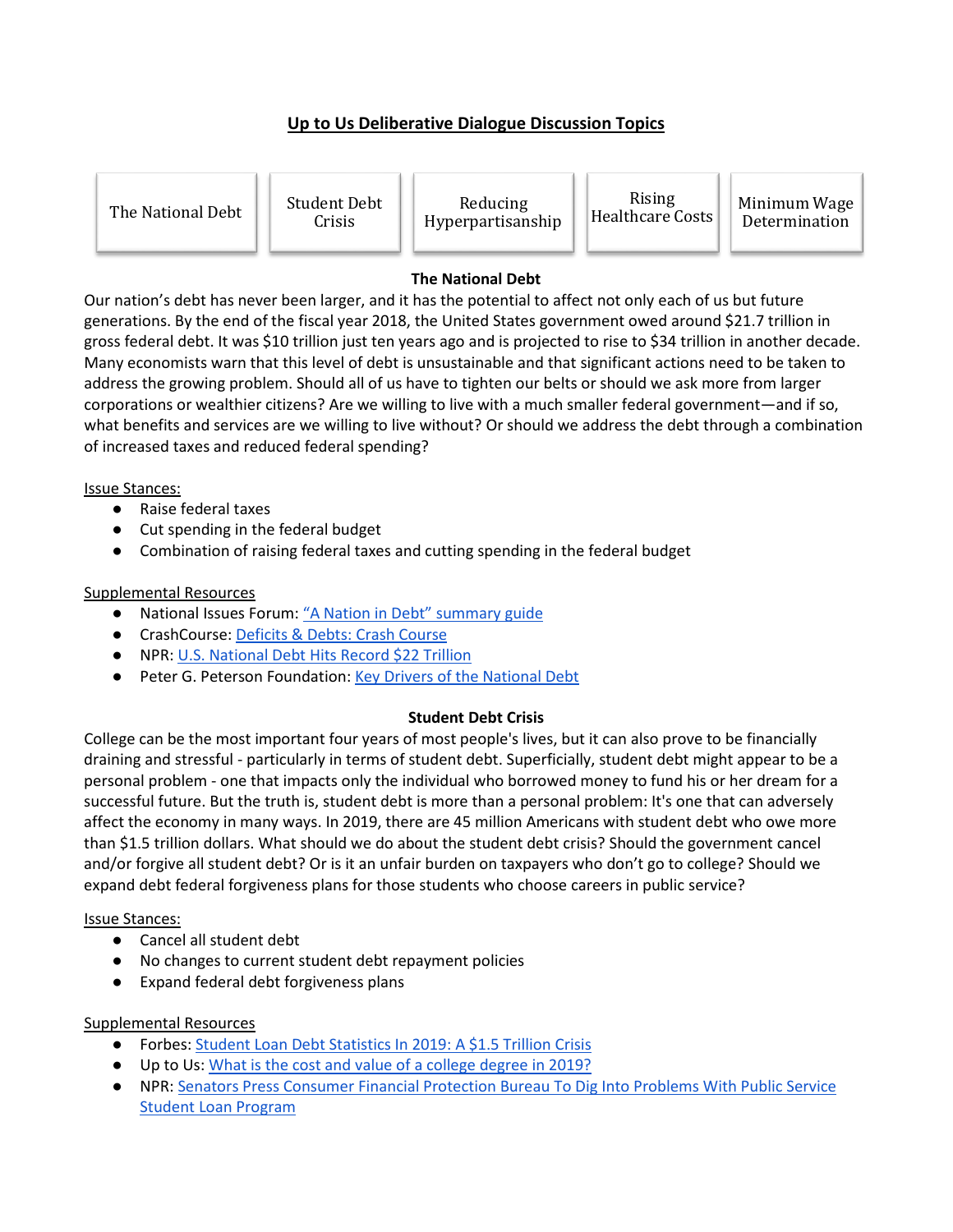### **Reducing Hyperpartisanship**

Today in the United States, there is a sense of a deep political divide. You are either a Democrat or Republican. You are from a red state or a blue state. Yet, these dichotomies are harmful to working through our country's most pressing issues. Major problems, such as the national debt, immigration, health care, and Social Security continue year after year. Yet we appear unable to confront these urgent problems because of hyperpartisanship. One strategy to combat hyperpartisanship is making sure citizens have access to unbiased, nonpartisan information and news. Knowing that, should we require multiple viewpoints be addressed in the media and online? Or would that stifle free speech? Does that give media and internet companies too much power? Or should media companies be persuaded to provide multiple viewpoints without requiring them to do so?

#### Issue Stances:

- Require all media and internet companies to provide opposing views on controversial issues
- No requirements of television networks to provide opposing views
- Suggest, but do not enforce, media and internet companies provide opposing views

### Supplemental Resources

- National Issues Forum: [A House Divided: How Do We Get the Political System We Want? Summary](https://www.dropbox.com/s/uso8lbb3ag0iu5l/NIF_A%20House%20Divided_Issue%20advisory.pdf?dl=0)  [Guide](https://www.dropbox.com/s/uso8lbb3ag0iu5l/NIF_A%20House%20Divided_Issue%20advisory.pdf?dl=0)
- The Washington Post[: Everything You Need to Know About the Fairness Doctrine in One Post](https://www.washingtonpost.com/blogs/ezra-klein/post/everything-you-need-to-know-about-the-fairness-doctrine-in-one-post/2011/08/23/gIQAN8CXZJ_blog.html)
- **•** The Los Angeles Times: [Reagan's Veto Kills Fairness Doctrine Bill](https://www.latimes.com/archives/la-xpm-1987-06-21-mn-8908-story.html)

### **Rising Healthcare Costs**

The United States spends more money on healthcare than any other developed nation. Yet, our healthcare outcomes are no better than other countries who are spending less. The U.S. performs worse in some common health metrics like life expectancy, infant mortality, and unmanaged diabetes. A healthcare system with high costs and poor outcomes undermines our economy and fundamentally isn't serving the needs of the people. Yet, healthcare remains one of the most politicized issues in the U.S. What should we do to lower costs and improve healthcare outcomes? Should we institute a government healthcare scheme similar to the United Kingdom or Canada? Or does that undermine individual choice? Should Obamacare be expanded? Or should Obamacare be repealed?

#### Issues Stances:

- Institute a government-run single-payer or Medicare-for-all style healthcare scheme
- Expand Obamacare and provide additional tax incentives to help individuals afford healthcare in a private marketplace
- Repeal Obamacare and no federal government support for healthcare

#### Supplemental Resources:

- Peter G. Peterson Foundation: [How Does The U.S. Healthcare System Compare To Other Countries?](https://www.pgpf.org/blog/2019/07/how-does-the-us-healthcare-system-compare-to-other-countries)
- CNBC: [France's health-care system was ranked as the world's best—](https://www.cnbc.com/2019/05/17/france-versus-the-united-states-how-the-two-nations-health-care-systems-compare.html)Here's how it compares with the US'
- The Brookings Institution[: Introduction to the U.S. health care system](https://www.khanacademy.org/partner-content/brookings-institution/introduction-to-healthcare/v/introduction-to-health-care)